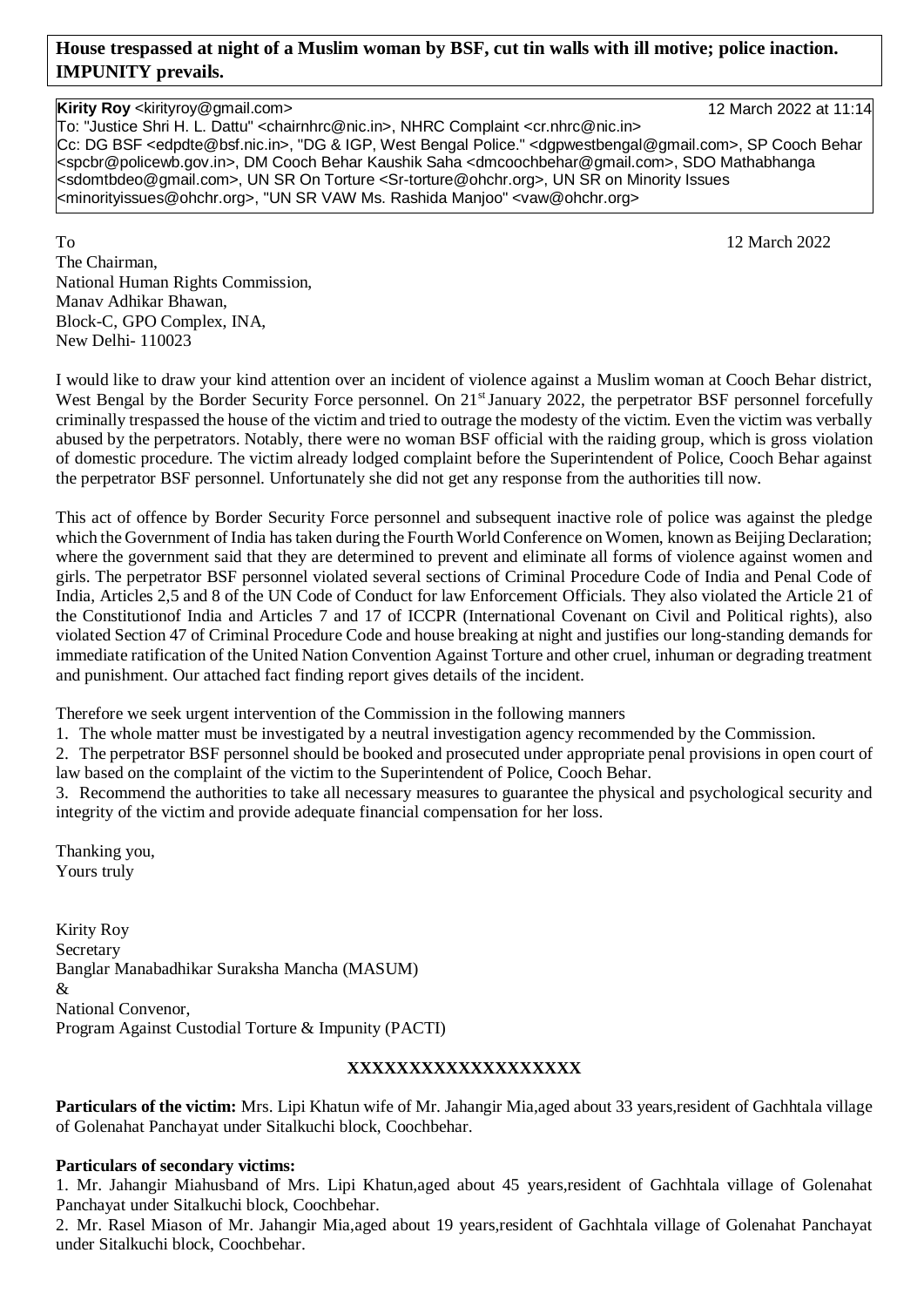3. Ms. Marufa Khatun,daughter of Mr. Jahangir Mia, aged about 6 years, resident of Gachhtala village of Golenahat Panchayat under Sitalkuchi block, Coochbehar.

### **Date and time of the incident:** On 21.01.2022 at around 3:30 A.M

**Place of the incident:** Victim's own house

**Particulars of the perpetrators:** 1) Mr. Subhas Ghosh, of intelligence branch attached with 47 Bn of Gachhtala BOP and 7 to 8 others BSF personnel attached with 47 Bn of Gachhtala BOP; 2) Officer – in – Charge of Sitalkuchi police station; and 3) Superintendant of Police Cooch Behar

**Particulars of witness:** Ms. Sultana Parvin, daughter of Mr. Serajul Mia, resident of Gachhtala village of Golenahat Panchayat under Sitalkuchi Block, Coochbehar.

### **Case details:**

Ms. Lipi Bibi is a resident of Gachhtala village, situated near the Indo- Bangladesh border in Cooch Behar district. Her husband Mr. Jahangir Mia and her son Rasel Mia are migrant laborers and works in different states as brick field workers. She stays with her daughter named Marufa Khatun in their village. The victim belongs from minority Muslim community and lives on a meager monthly income of rupees 3500 only.

Our fact finding reveals that on 20-21.01.2022 Ms. Lipi Bibi along with her minor daughter and her niece Sultana Parvin were sleeping at their place. At around 3:30 A.M she noticed that someone was cutting wall through the tin walls of her house and putting lights on them. She was terribly shocked and started screaming. Soon she figured out that 7 to 8 BSF personnel led by Mr. Subhas Ghosh of intelligence department of BSF attached with 47 Bn of Gachhtala Border Out Post were the culprits. The perpetrators raided her house with service rifles, daggers and sticks in their hands. The BSF personnel started using offensive language when she screamed. They threatened her by saying that they would shoot and kill her. They also made a hole in the tin walls of her room and inserted the rifle muzzle through the hole to intimidate her. Notably, at that time no male members were present in their house. The BSF personnel not only verbally abused her but also broke open the boundary walls of her house made of tin with their knives and sticks and illegally trespassed into her house. Meanwhile they pushed her forcefully and pulled the cloth of the victim, in an attempt to outrage the modesty of the victim. She shouted for help. The BSF personnel fled the scene as soon as the villagers reached the spot. In the morning (21.01.2022) she went to Mr. Pabitro Roy, the member of the local Panchayat. He suggested the victim to lodge a complaint but as a member of the local Panchayat he did not take any initiative to give her justice. On 21.01.2022 at 2:00 P.M she went to Sitalkuchi police station to lodge a complaint against the perpetrator BSF personnel. Initially the officer-in- charge refused to take the complaint. Later, he (officer in- charge) took the written complaint of the victim after some arguments but did not provide any receipt copy of the same. When the victim asked for the receipt copy, the officer in-charge told her that they will provide the receipt copy only after their enquiry. On 27.01.2022,witnessing no progression in the investigation of the Sitalkuchi police, she sent a written complaint to the Superintendent of Police, Cooch Behar through registered Post. However, no proper actions were taken from the end of SP, Cooch Behar and Sitalkuchi police station. Meanwhile, the perpetrators are enjoying impunity and victim woman praying for justice.

The testimony of victim woman is provided in the video link below: <https://youtu.be/ufTEj7DyNo0>